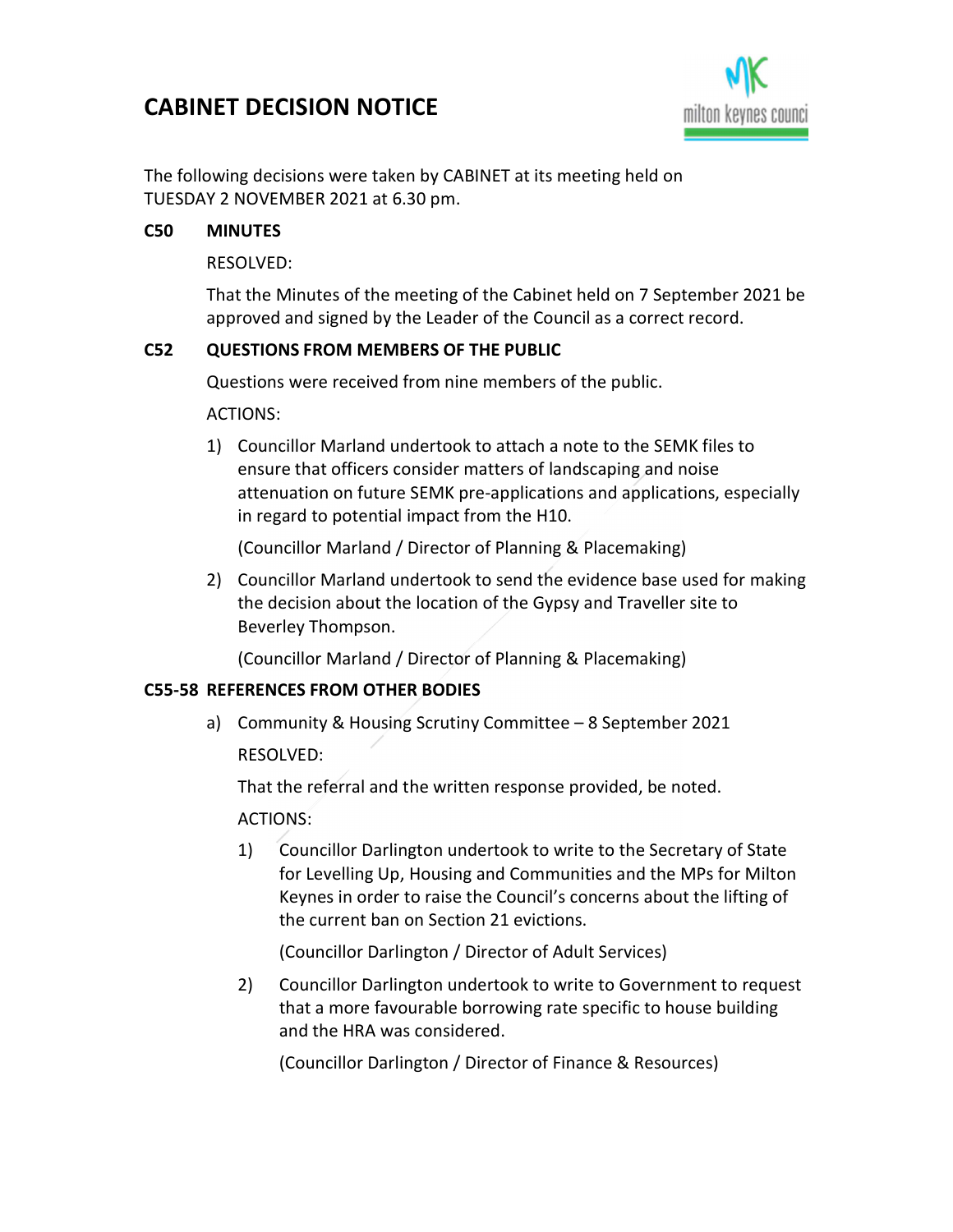b) Referral from the Children & Young People Scrutiny Committee – 9 September 2021

RESOLVED:

That the referral and the written response provided, be noted.

c) Referral from the Regeneration & Renewal Scrutiny Committee – 22 September 2021.

RESOLVED:

That the referral and the written response provided, be noted.

d) Referral from the Budget & Resources Scrutiny Committee – 30 September 2021.

RESOLVED:

That the referral and the written response provided, be noted.

#### C59 BLETCHLEY AND FENNY TOWN DEAL

RESOLVED:

- 1 That the latest progress of the programme as set out in the report and the governance arrangements for the Town Deal projects, be noted.
- 2 That the Council's Section 151 Officer be authorised to formally sign off the business cases on behalf of the Council.
- 3 That a report back on the progress of the Towns Deal programme be provided to Cabinet in 6 months time.
- 4 That regular briefings are held to update ward councillors and other interested parties on progress of the Towns Deal programme.

(Councillor Middleton/ Deputy Chief Executive / Director of Finance & Resources)

## C60 COUNCIL TAX BASE 2022/23

RESOLVED:

- 1. That the 2022/23 Tax Base be set at 90,364.51 Band D equivalent properties.
- 2. That the provision for uncollectable amounts of Council Tax for 2022/23 be set at 1.60% producing an expected collection rate of 98.4%.
- 3. That the proposed 2022/23 funding contribution to parish and town councils of £0.325m, as set out in Annex D, be noted and recommended to Council for approval as part of the final Budget in February 2022.

(Councillor Middleton / Director Finance & Resources)

## C61 UPDATE ON DELIVERY OF COUNCIL PLAN

RESOLVED:

That the progress being made on the Council Plan 2016-2022, be noted.

(Councillor Marland / Director of Customer & Community Services)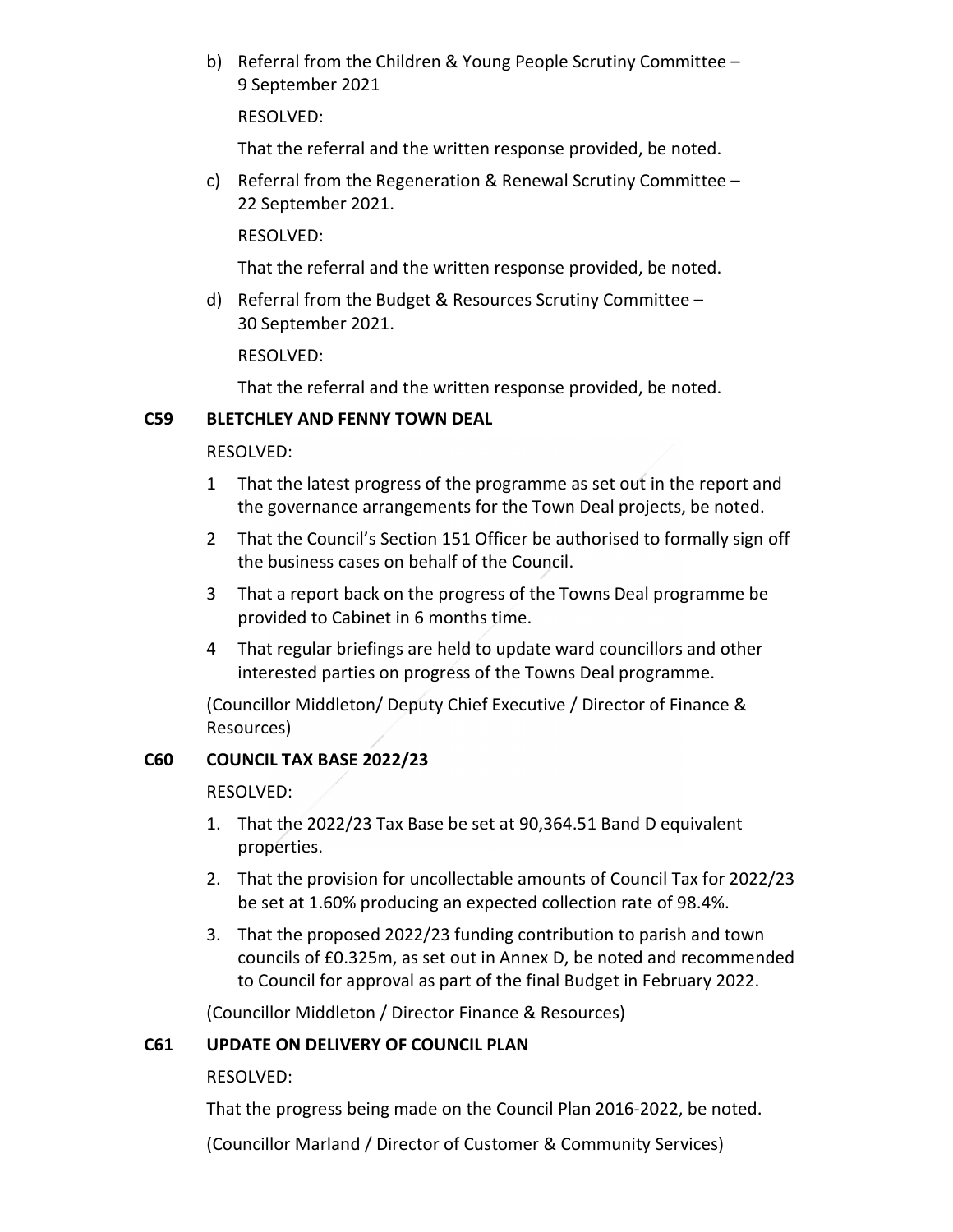## C62 UPDATE ON PROGRESS ON RECOMMENDATIONS FROM THE CHILD POVERTY COMMISSION

RESOLVED:

That the actions and priorities arising from implementation of the 21 for 2021 recommendations in Annex A, be noted.

(Councillor Carr / Director of Customer & Community Services)